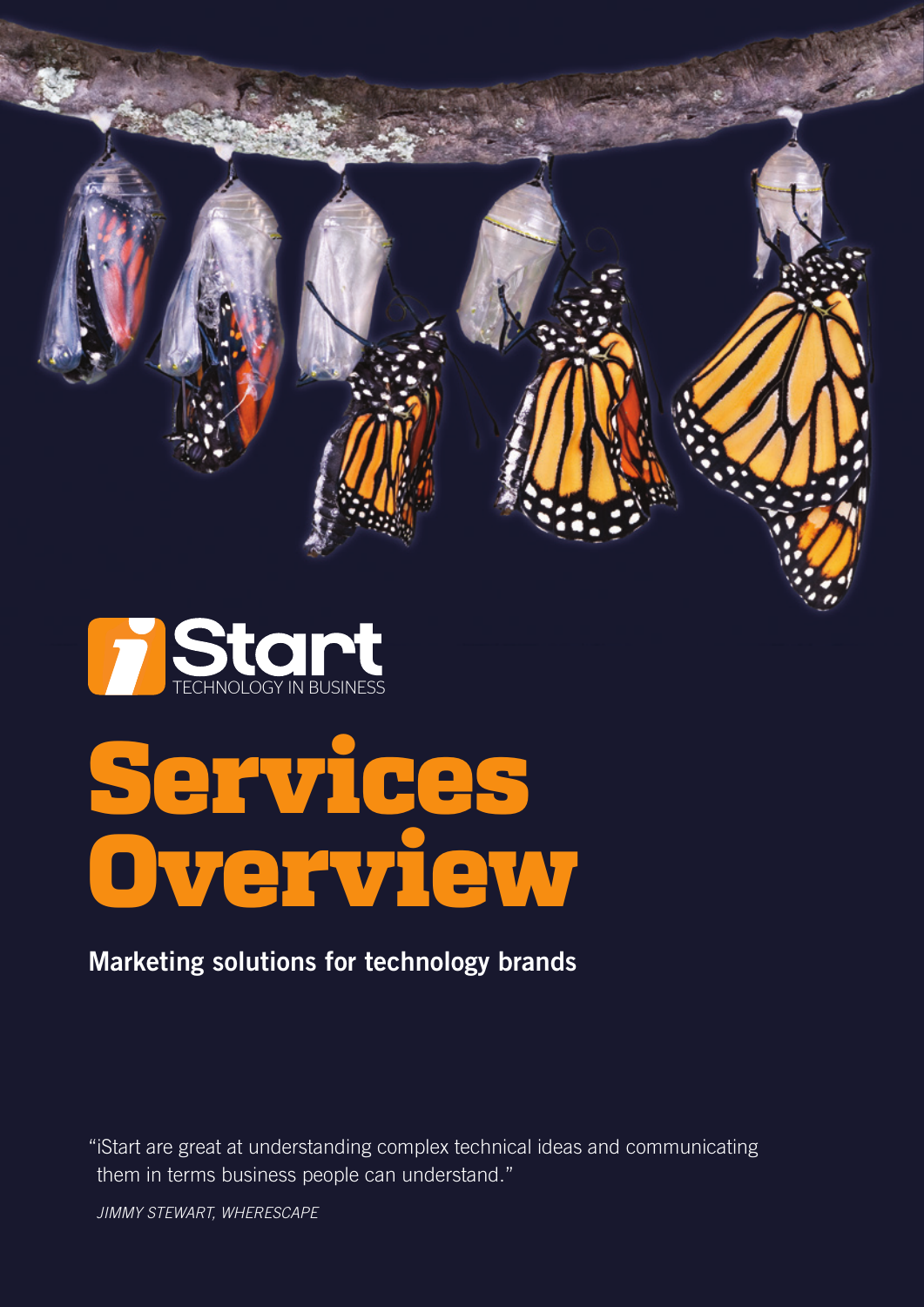

#### Hi and welcome to iStart,

iStart has been creating, curating and publishing tech-related news, case studies, research and thought leadership content since 2001. By leveraging our digital and social platforms across Australia and New Zealand we engage audiences and build awareness and credibility for our clients.

Our focus is on informing, educating and motivating senior business and IT decision makers on the use of technology, and more particularly, the technology our clients' offer.

iStart's platforms attract, retain and influence followers by focussing on business outcomes rather than product or industry jargon. Strong editorial resources with deep industry knowledge are employed to craft useful and interesting news and views demonstrating the application of IT.

iStart facilitates executive breakfast roundtables, hosts webinar events and provides targeted lead generation services on behalf of clients to support their market growth ambitions.

Our content marketing services specialise in producing strategic, engaging content in formats that can be used across clients' owned, earned and paid platforms, with each tailored to deliver upon specific business objectives.

If you are interested in growing your influence and engaging more successfully with prospects and customers, **get in touch** now for a chat.

**Hayden McCall** Managing Director



Engage weekly with 40,000 A/NZ business and IT decision makers in technology intensive industries.

Leverage over 4,000 social connections.

Amplify your content through an average 12 social shares per article.

Talk directly with an average of 136 webinar attendees.

Gain executive buy-in and direct conversations with targeted prospects through breakfast roundtables.

Engage accomplished senior IT writers with deep industry experience to credibly represent your brand.

#### [Questions?](mailto:getintouch%40istart.co.nz%20?subject=iStart%20services%20enquiry)  CALL OR EMAIL US NOW

www.istart.co.nz | www.istart.com.au | NZ 0800 462 388 | AUS 1800 462 388 [getintouch@istart.co.nz](mailto:getintouch%40istart.co.nz?subject=iStart%20services%20enquiry) | editor@istart.co.nz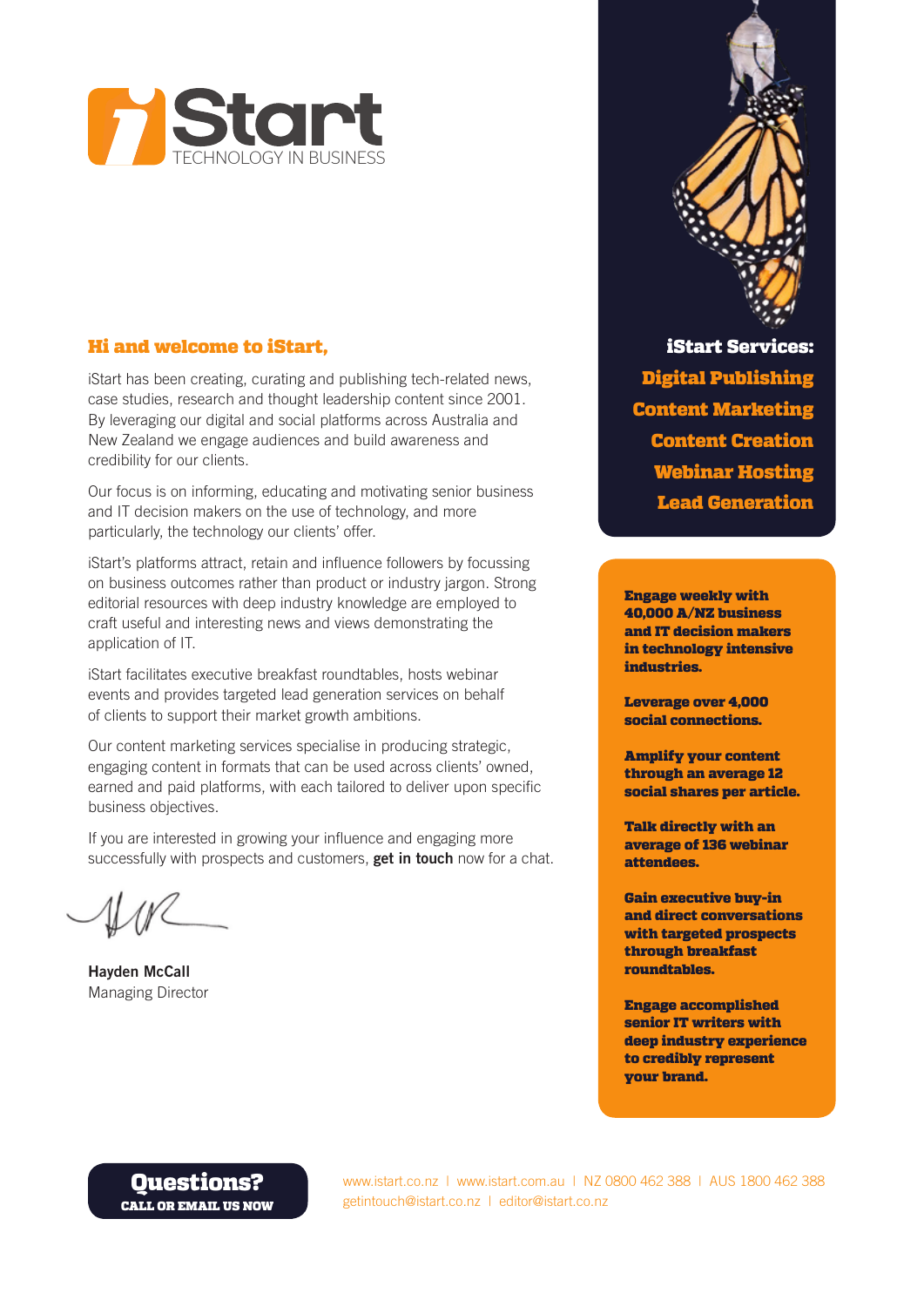## Readership Profile

#### How do readers follow us?

|               | <b>CHANNEL</b>                    | <b>CIRCULATION</b> | <b>FREQUENCY</b>     |
|---------------|-----------------------------------|--------------------|----------------------|
| NEW ZEALAND   | e-Newsletter &<br>iStart Informer | 9,100              | Twice weekly         |
|               | Online - visits                   | 11,300             | Monthly page views   |
|               | Online – visitors                 | 4,200              | Monthly unique views |
|               | Print                             | Targeted DM        | Ad hoc               |
|               | Hosted webinars                   | Avg. attendees 104 | Ad hoc               |
| AUSTRALIA     | eNewsletter<br>- iStart Informer  | 9,400              | Twice weekly         |
|               | Online – visits                   | 8,500              | Monthly page views   |
|               | Online – visitors                 | 3,500              | Monthly unique views |
|               | Print                             | Targeted DM        | Ad hoc               |
|               | Hosted Webinar                    | Avg. attendees 104 |                      |
| <b>SOCIAL</b> | Twitter                           | 950                | Daily                |
|               | Linked In                         | 4,500              | Daily                |
|               |                                   |                    |                      |

#### Where are they located?



#### What role do they What roles do have in IT/Software they perform? Decisions?





From which industries?



[Questions?](mailto:getintouch%40istart.co.nz%20?subject=iStart%20services%20enquiry)  CALL OR EMAIL US NOW www.istart.co.nz | www.istart.com.au | NZ 0800 462 388 | AUS 1800 462 388 [getintouch@istart.co.nz](mailto:getintouch%40istart.co.nz?subject=iStart%20services%20enquiry) | editor@istart.co.nz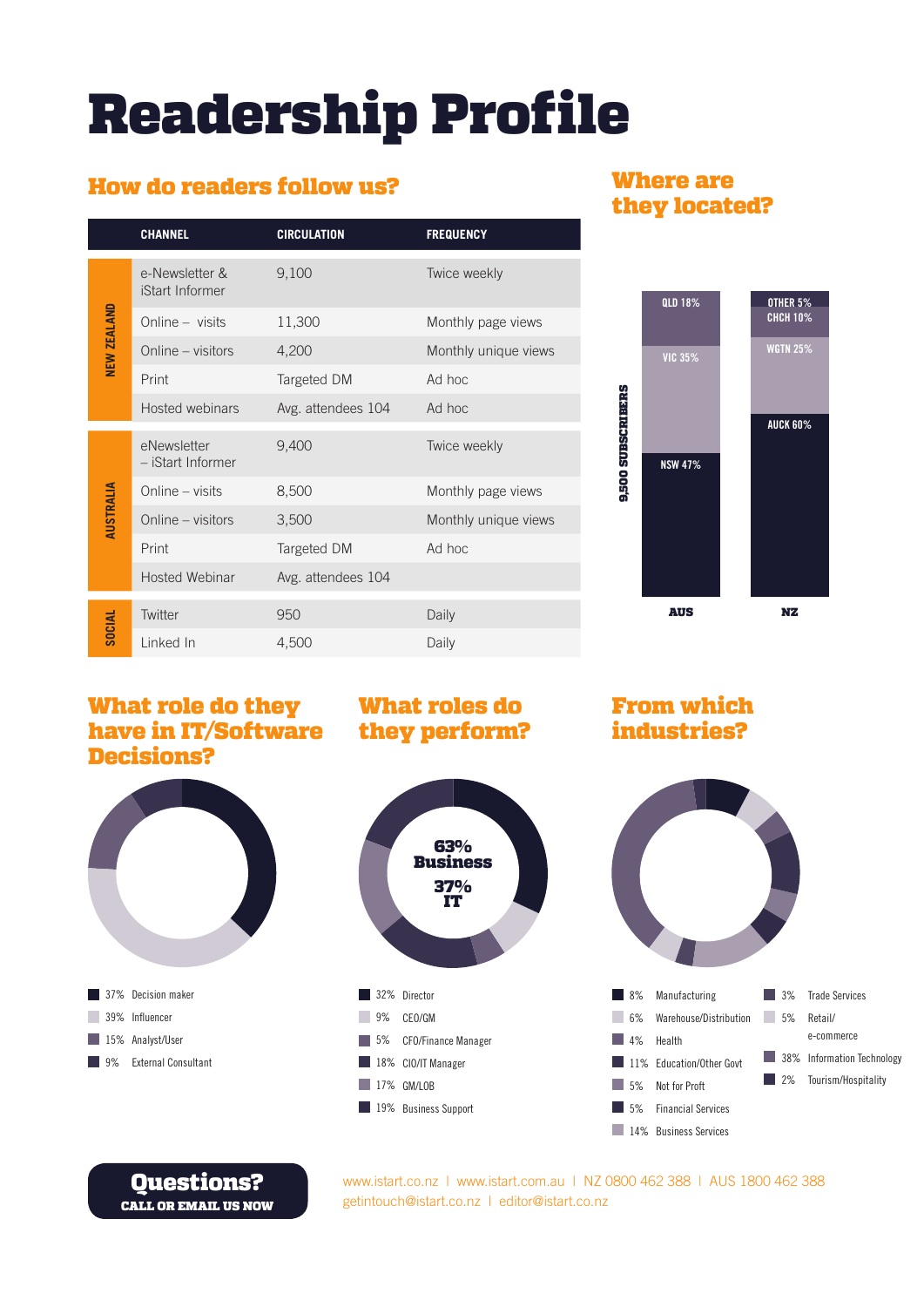# Digital/Social Publishing

| <b>SERVICES</b>                             | <b>DESCRIPTION</b>                                                                                                                                                                                                                                           | <b>CLIENT OUTCOMES</b>                                                                                                                                                                                                                                                                                                                                                                                                                                                |
|---------------------------------------------|--------------------------------------------------------------------------------------------------------------------------------------------------------------------------------------------------------------------------------------------------------------|-----------------------------------------------------------------------------------------------------------------------------------------------------------------------------------------------------------------------------------------------------------------------------------------------------------------------------------------------------------------------------------------------------------------------------------------------------------------------|
| <b>WEBSITE EXHIBITING</b>                   | Build your credentials by exhibiting your<br>business content on our website and<br>social platforms.                                                                                                                                                        | Online exhibit (micro-site) created on iStart platforms,<br>providing organic search and SEO benefits.<br>Quarterly interview and article write-up.<br>Publication of case studies and articles via iStart channels.<br>Promotion of vendor events via iStart diary.<br>Inclusion in annual iStart Buyers Guides for ERP, CRM,<br>BI/Analytics & HCM.<br>Sponsorship positioning on website and eNewsletters.<br>Inclusion in vendor directory in eNewsletter footer. |
| <b>ENEWSLETTERS</b>                         | iStart Informer - Monday bulletin providing<br>in-depth editorial features, research and<br>analysis.<br>iStart Weekly - Friday bulletin wrapping up<br>the latest industry news and views.<br>Opportunities on both for sponsored content<br>& advertising. | Trusted inbox readership of client articles and events.<br>Sponsorship positioning on eNewsletters driving awareness.<br>Engagement through advertising campaigns or product offers.                                                                                                                                                                                                                                                                                  |
| SOCIAL                                      | Social channels amplifying editorial<br>and sponsored content.<br>• Linked In<br>• Twitter<br>$\bullet$ Google+<br>• Facebook                                                                                                                                | Stories and sponsored posts on outbound social media feeds.<br>Proactive channel management to prompt client sharing<br>of published articles.<br>Links to published articles adds credibility.                                                                                                                                                                                                                                                                       |
| <b>VIDEO CONTENT</b><br><b>ISTART TV-</b>   | Video production service covering: brief,<br>story board, scripting/interview structure and<br>management of shoot through to publication<br>of the final cut.                                                                                               | Publication of showcase stories via digital and social channels<br>(iStart and client's own).<br>Enhanced story-telling and engagement with video content.<br>Ongoing asset for re-use in customer presentations,<br>on client website etc.                                                                                                                                                                                                                           |
| ADVERTISING<br><b>DIGITAL</b>               | Integrated advertising campaigns across<br>all iStart channels.<br>Banner blasts, Leaderboards, eNewsletter<br>and sponsored social posts.                                                                                                                   | Extend lead generation or sales campaign footprint.<br>Build awareness around brand, product announcements<br>or offers.<br>Drive attendance at events.                                                                                                                                                                                                                                                                                                               |
| <b>MANAGEMENT</b><br>& ANALYTICS<br>ACCOUNT | Measurement and reporting of content<br>marketing activity.                                                                                                                                                                                                  | ROI for management reporting.<br>Audience insights through 'who-clicked' reporting.<br>Demand gen metrics across all channels.<br>Lead reporting for gated assets and events.                                                                                                                                                                                                                                                                                         |

[Questions?](mailto:getintouch%40istart.co.nz%20?subject=iStart%20services%20enquiry)  CALL OR EMAIL US NOW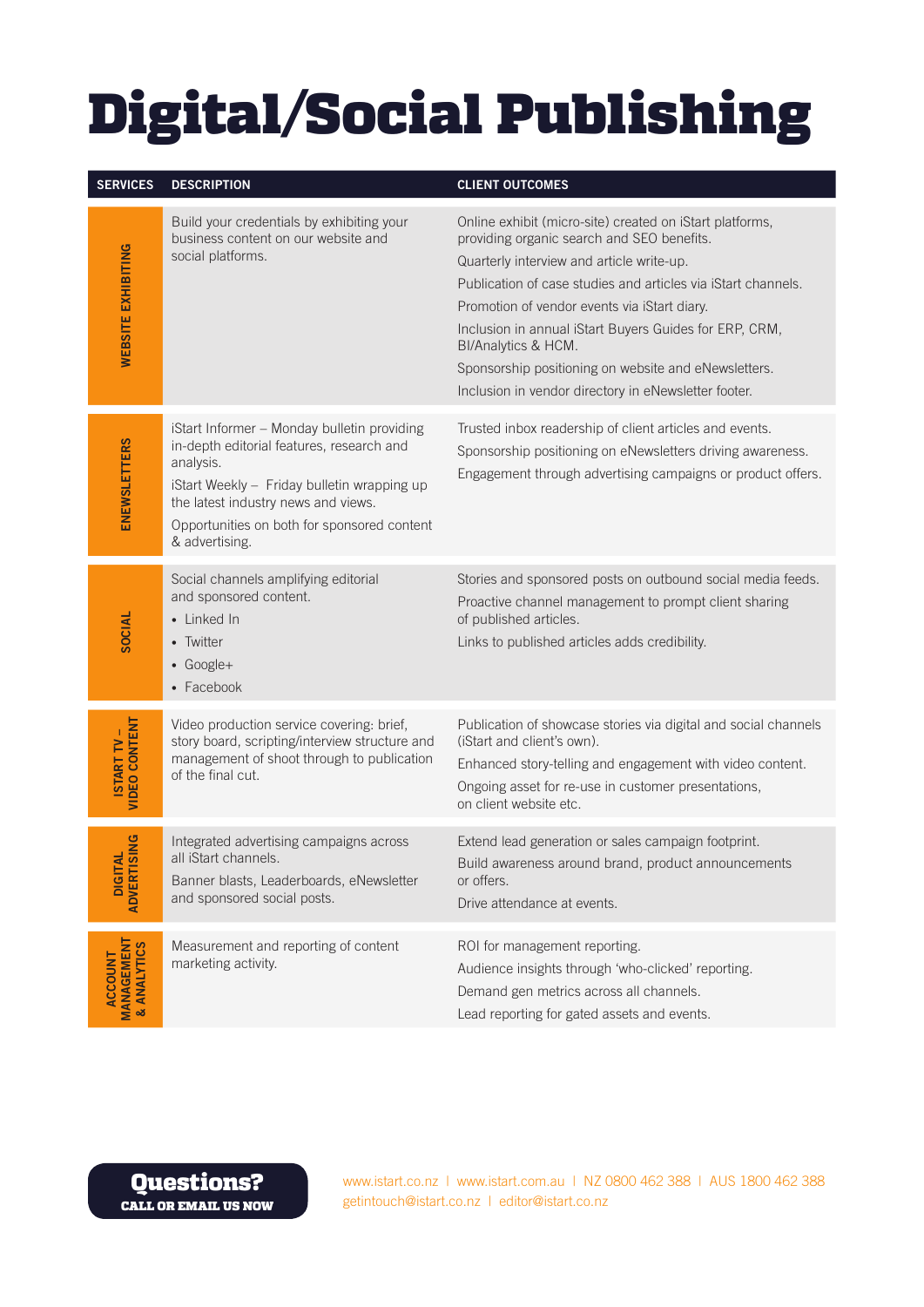### Content Agency Services

| <b>SERVICES</b>                                      | <b>DESCRIPTION</b>                                                                                                                                            | <b>DELIVERABLES</b>                                                                                                                                                                                                               |
|------------------------------------------------------|---------------------------------------------------------------------------------------------------------------------------------------------------------------|-----------------------------------------------------------------------------------------------------------------------------------------------------------------------------------------------------------------------------------|
| <b>WORKSHOP</b><br><b>STRATEGY</b><br><b>CONTENT</b> | Structured content strategy workshop<br>with senior leadership.                                                                                               | Content strategy and objectives.<br>Content plan.<br>Deliverable calendar.<br>Budget forecasts.                                                                                                                                   |
| CREATION:<br>SERVICES<br>WRITING<br><b>CONTENT</b>   | • Written use cases<br>• Expert interviews<br>• Thought leadership<br>• Product reviews<br>• Blog posts<br>• Social posts.                                    | $250 - 800$ word articles.<br>Interview-based professional journalistic story telling.<br>Curation of personal voice for blog posts.<br>Content engine to feed all channels.<br>Hub/spoke model to drive traffic to gated assets. |
| PRODUCTION                                           | • Design services<br>• Video production<br>• eBook/white paper assets<br>• Photography<br>• Infographics<br>• Full design and project<br>management services. | Designed HTML, PDF or print-ready assets.<br>Published video stories.<br>Photographic assets.<br>Gated assets (or linking/testing/integration of client<br>landing pages).                                                        |
| CHANNEL<br><b>MANAGE-</b><br><b>MENT</b>             | Management of publishing activity<br>through digital/social channels (owned,<br>paid and earned).                                                             | Proactive content publishing and social proliferation.<br>Extension of reach to other relevant channels eg: Industry<br>Associations, Interest discussions/groups, News sites, third<br>party publishers etc                      |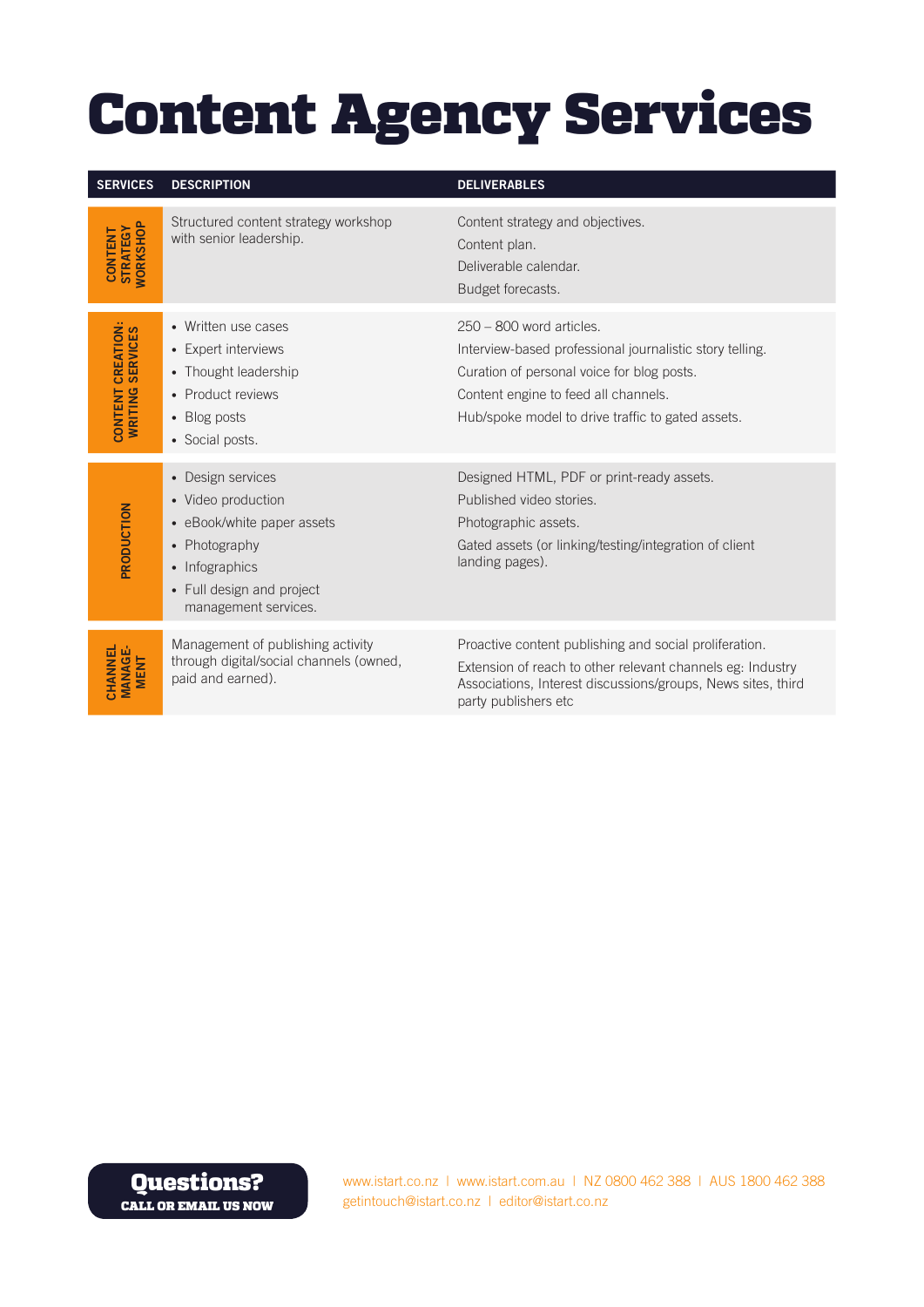### Lead Generation, Webinar Hosting & Events

| <b>SERVICES</b>                              | <b>DESCRIPTION</b>                                                                                                                                                                                                          | <b>DELIVERABLES</b>                                                                                                                                                                                                                                                                                    |
|----------------------------------------------|-----------------------------------------------------------------------------------------------------------------------------------------------------------------------------------------------------------------------------|--------------------------------------------------------------------------------------------------------------------------------------------------------------------------------------------------------------------------------------------------------------------------------------------------------|
| PROMOTION<br>EDM                             | Fill your pipeline using iStart's Insider<br>opt-out database (18,000).<br>Direct print and eDM campaigns to top<br>200 targeted prospects.                                                                                 | Publication of client HTML e-mail creative via iStart channel.<br>Written, printed and mailed DM piece. Followed up by eDM<br>call to action. Call lists supplied for telesales follow up.<br>Integrated with webinar or breakfast event invitations<br>to deliver targeted audience and maximise ROI. |
| <b>LUNCHBOX</b><br><b>WEBINAR</b><br>HOSTING | LunchBox webinar - event sponsorship<br>to align with informative and entertaining<br>content attracting a relevant audience.                                                                                               | iStart engages speakers, creates content and format, hosts<br>and promotes to both iStart audience and sponsors client/<br>prospect community.<br>Event facilitation.<br>Lead reporting.                                                                                                               |
| PRODCAST<br>WEBINAR<br>HOSTING               | ProdCast webinar – as above with a product<br>demo format                                                                                                                                                                   | Hosted platform, facilitation and lead reporting.<br>Product demo content designed by client.<br>Promotion to both iStart audience and sponsors<br>client/prospect community.                                                                                                                          |
| ROUND-TABLES<br><b>BREAKFAST</b>             | Get in front of your prospects. Stand alone<br>or as part of a 'Direct' targeted campaign.<br>Co-ordinated and hosted by iStart at<br>select venues in Auckland, Wellington,<br>Christchurch, Sydney, Melbourne & Brisbane. | Full event management including speakers,<br>targeted invitations for 20 pax and RSVP follow-up.<br>Event facilitation.                                                                                                                                                                                |
| <b>SHORTLIST</b><br>SOFTWARE                 | Direct lead generation. Leads generated<br>off vendor content and downloads.                                                                                                                                                | Please request separate Software Shortlist Services Overview<br>for more detail and pricing. www.softwareshortlist.com                                                                                                                                                                                 |

[Questions?](mailto:getintouch%40istart.co.nz%20?subject=iStart%20services%20enquiry)  CALL OR EMAIL US NOW